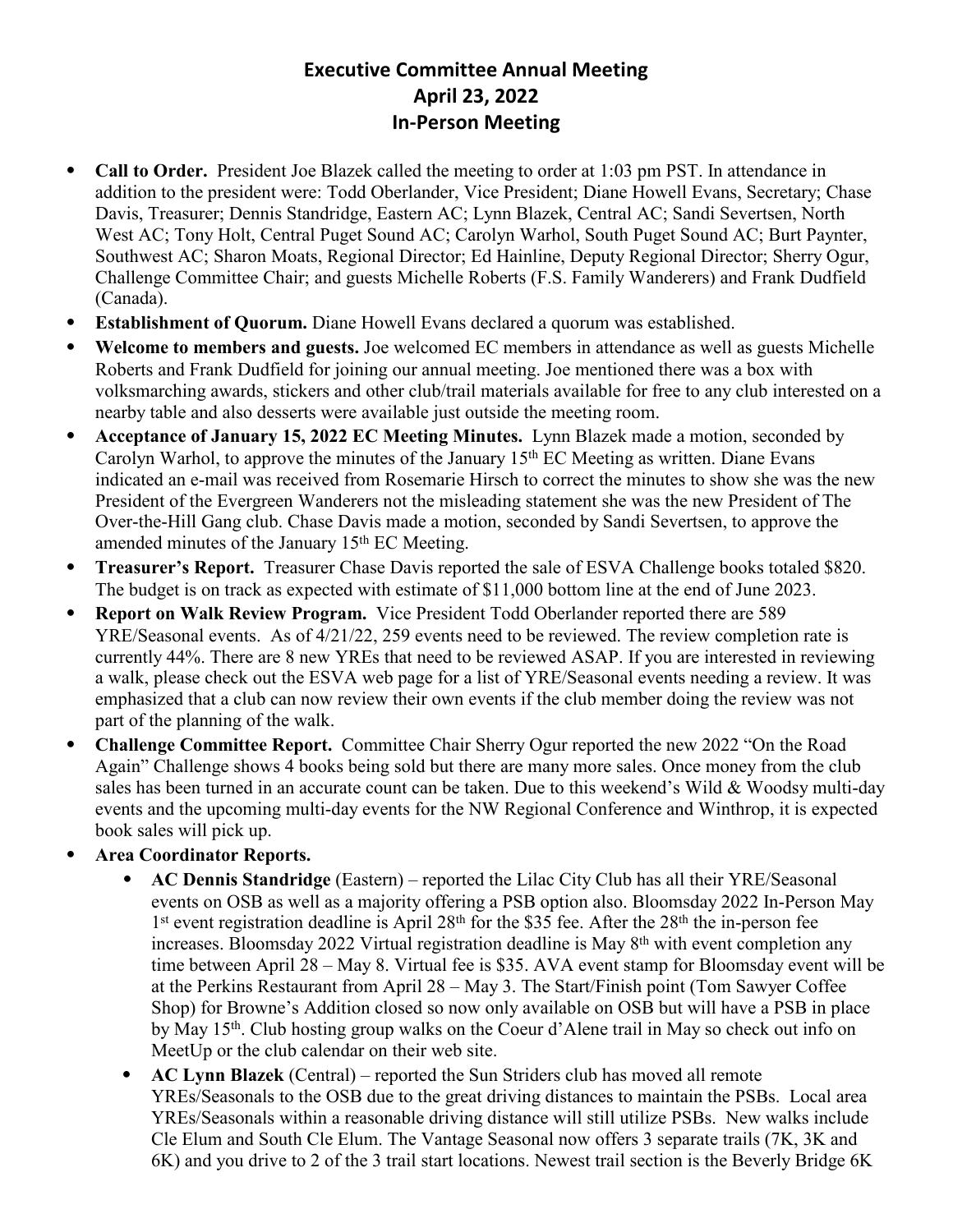section. National Walking Week included a walk every day of the week and every time the 5-6 participants included new people.

- ⦁ **AC Sandi Severtsen** (North West) reported on the following clubs: Olympic Peninsula Explorers (OPE) - Todd Oberlander. OPE has wonderful walks in Gardiner, Port Angeles, Port Townsend, Sequim, Silverdale, and Forks. Todd holds meetings for his club twice a year, the latest was on 4/16. OPE and 4+ Fool Hardy is holding a NW Hiking Weekend on August 19-21, 2022. Look for more info from Port Ludlow, WA. On trail walks, please keep cars locked and personal items well hidden. There have been lots of break ins at trail heads. Northwest Tulip Trekkers Club - Tom Wallace. Tulip Trekkers hosts one of their 19 walks each Saturday, inviting anyone to join via the Meet-Up site. They are looking for more walking hosts. Tom mentioned that the club has had scammers requesting money, and to not answer these emails. Members keep in touch with via weekend walks, and quarterly newsletters. Sound Steppers - Sandi Severtsen. We have been successfully holding a Saturday walk, once a month. The weather has been perfect, and turn outs from meet-up are good. We average 2 new members each event. The next walk is May 21st in Edmonds. This walk is in memory of Jeff Blossey, who was one of the founders of Sound Steppers. In person meetings started again.
- ⦁ **AC Tony Holt** (Central Puget Sound) reported the Four Plus Foolhardy Folks had 102 participants at the Bow event on April 9th and the Emerald City Wanderers had 110 participants at their Easter/Cherry Blossom UW walk. Upcoming events for the Central area include: May  $14<sup>th</sup> - F.S.$  Wanderers, Light Rail & Trail event

June 11th – memorial service for Preston Johnson who recently passed away. Preston was instrumental in the founding of volkssporting in the NW and the ESVA.

July 4th – Emerald City Wanderers, Discovery Park

August 19th – 21st – Four Plus Foolhardy Folks plus the Olympic Peninsula Explorers hosting a NW Hiking Weekend with several events plus local YREs.

Sept  $30<sup>th</sup> - Oct 2<sup>nd</sup> - Interlaken Trailblazers, Winthrop multi-day events$ 

⦁ **AC Carolyn Warhol** (South Sound) – reported the clubs in the South Sound area during National Walking Week hosted walks on 6 of the 7 days. Club updates followed:

Daffodil Valley. Club is hosting a walk in Carbonado on June 25<sup>th</sup> and includes a Foothills Railsto-Trails section. Longest distance is 13K which is past the High Bridge. The walk is highly recommended and worth the drive. Monthly trail cleanups continue.

Evergreen Wanderers. Club has the Tacoma - Ruston walk on April 30th. First traditional event after some time and Nancy and Buffy Wittenberg have assisted the club.

Capitol Volkssport Club. Wild & Woodsy multi-day event this weekend and walks and operations going well.

Over-the-Hill Gang. During National Walking Week the Club hosted a Wednesday morning walk and had 19 participants.

NW Pathfinders. Club has found a new printer for the NW Pathfinder Guide and Newsletter as the previous printer suddenly closed shop.

Other News. Carolyn is relinquishing her Area Coordinator position after serving 10 years on the Board. Appreciation for her time and devotion to the South Sound area clubs and the ESVA was extended by all. Pamela Greig-Davis has agreed to fill the position.

⦁ **AC Burt Paynter** (Southwest) – reported the Vancouver Volkssporters club along with Oregon clubs hosted a walk every day of National Walking Week. One of the walks called the "Mural Walk" had 120 participants and also had a guide describing the murals which all resulted in a 2 page article about the walk in the Clark County newspaper. A Portland walk, led by Dick Baker, resulted in a TV cameo about volkssporting. Both provided great publicity for our organization and clubs. In the beginning of March a coastal travel trip was led by Tom Baltes and resulted in an estimated 250 tallied walks of WA and OR YRES/SEASONALS. Upcoming walks include the Iris Garden/Salmon Creek Trail on May 14<sup>th</sup> and the July 4<sup>th</sup> walk in Vancouver is one of the initial walks ever hosted by the club. The All Weather Walkers club which disbanded has now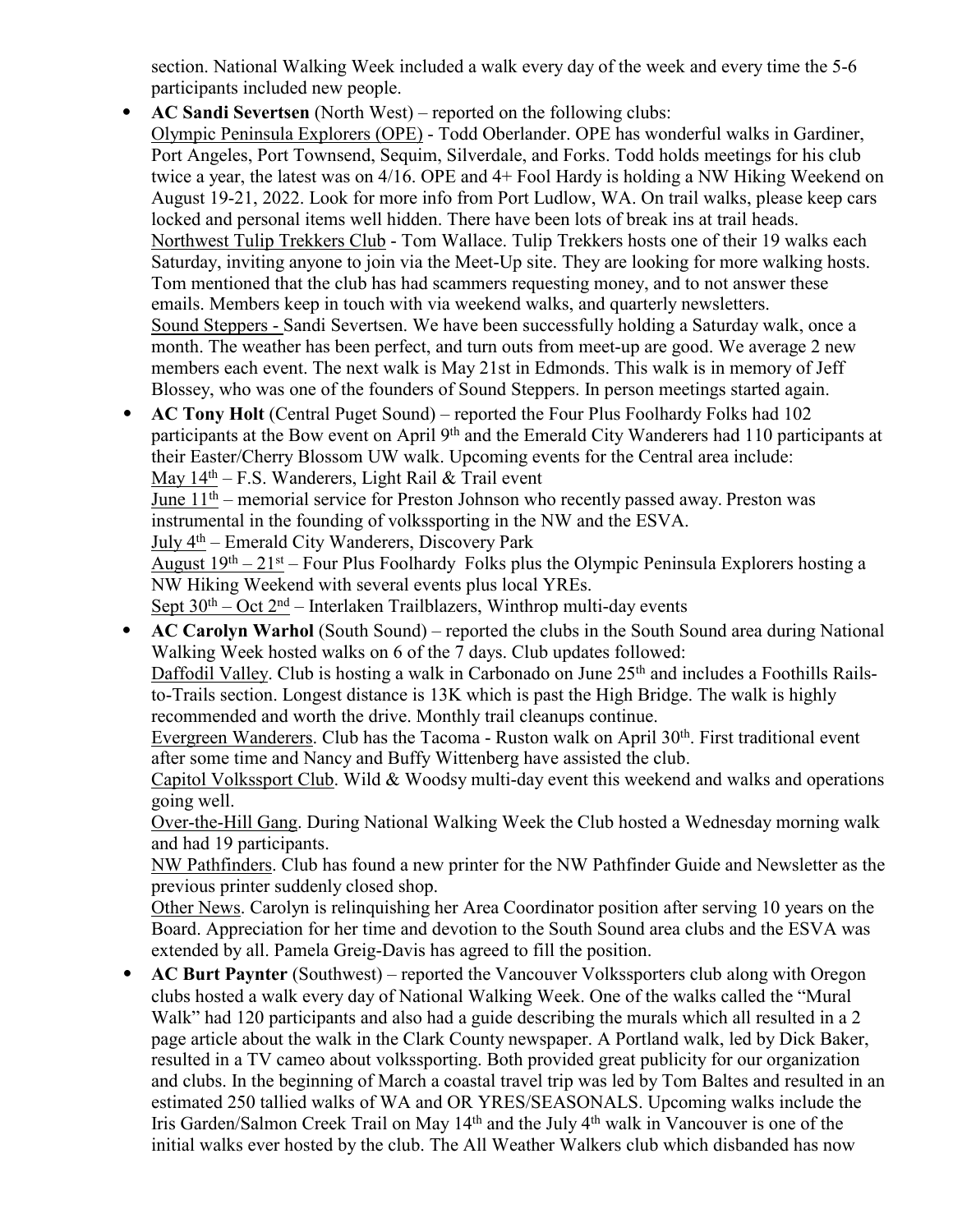been fully assimilated into the Vancouver Volkssporters club.

- ⦁ **Ongoing and Unfinished Business**.
	- ⦁ **Winter Walking Contest**. Ed Hainline reported the Washington participation in the contest increased from 21 in 2021 to 33 in 2022. Of the 33 total for 2022, 6 were first time walkers. Also, few went over 100 walks for the 3 months and the drawing will be done at the upcoming Board of Directors meeting.
	- ⦁ **Pathfinder Issues**. Chase Davis reported the Pathfinder printer sold the building and they learned of the situation by verbal notice from an employee with the printer. Pam Greig-Davis researched printing vendors and found a new printer. The new vendor will print as many copies as we want rather than the current minimum run of 1000 copies per order. Bottom line is the cost is about the same for fewer copies but there is the possibility of saving money on printing due to the walking season and number of walks. Which means less pages per run as well as any decrease in the number of copies needed due to subscription base or extra unused copies. Current need is 850 copies per run.
- ⦁ **New Business.**
	- ⦁ **Correspondence.** None
	- Announcements. Sharon Moats birthday is today and all sang 'Happy Birthday' to her.
	- ⦁ **Finance and Budget Committee.** Treasurer Chase Davis commented he removed the Club Support line item of \$500 from the ESVA 2023 budget as it was never used. Web hosting is \$300 for 2 years support and FY22 is already paid but it will need to be increased for the next fiscal year. Funds for the Winter Walking Challenge 2023 have been included in the budget.
	- ⦁ **Audit of ESVA Finances.** Joe Blazek reported Mike Nagan performed the audit of the ESVA financial records for the year ending in December 31, 2021. Mike met with Chase Davis and found the ESVA records and accounts in good order and found no reason for concern. Mike forwarded a formal letter with his findings and comments to Secretary Diane Evans for the records. Comment was made that annual audits should be performed each November for the calendar year.
	- ⦁ **ESVA YRE Sponsorship of YRE/Seasonal Events Discussion.** Joe Blazek introduced a new policy of the ESVA sponsoring a YRE or Seasonal event in areas of Washington where there are limited or no walking events sponsored by a Washington club or sponsoring non-walking events such as swims, bikes, snowshoeing and Xcountry skiing. This new policy would attract new people to our sport by offering a variety of events across the state; assist with the current 39 Counties Challenge Program as well as future challenge Programs; but also be cognizant of not directly competing with any ESVA club events. Joe suggested the example of an ESVA sponsored swimming event where people register and swim at their local YMCA or community pool. Discussion followed regarding the various types of events and Sharon Moats, NW RD, will check with AVA Headquarters and their attorneys regarding swimming events. It was agreed to present the proposed new policy as discussed to the Board of Directors.
	- ⦁ **ESVA Bylaws Change RCW Reference Discussion (Motion #1).** Joe Blazek proposed a "housekeeping change" to add "Revised Code of Washington" references (RCW 24.03, 24.03A and 24.06) to the ESVA Bylaws which provide additional information on the state laws that apply to ESVA's nonprofit status. All agreed with the proposed change.
	- ⦁ **ESVA Bylaws Change Electronic Meetings Discussion (Motion #2).** Joe Blazek proposed a minor change to the ESVA Bylaws, Article 12.01, to add the language "electronic media" to reflect the current reality of ESVA meetings being conducted via zoom due to the pandemic and travel restrictions. The priority is in-person EC and BOD meetings but our new reality going forward needs to include zoom or hybrid meetings. All agreed with the proposed change.
	- ⦁ **Election Discussion of EC Officers for 7/1/22 6/30/24 Term**. All current officers agreed to serve another term and the 4 EC officers will be elected at the following BOD meeting with the Area Coordinators elected by their respective area clubs immediately after the BOD meeting.